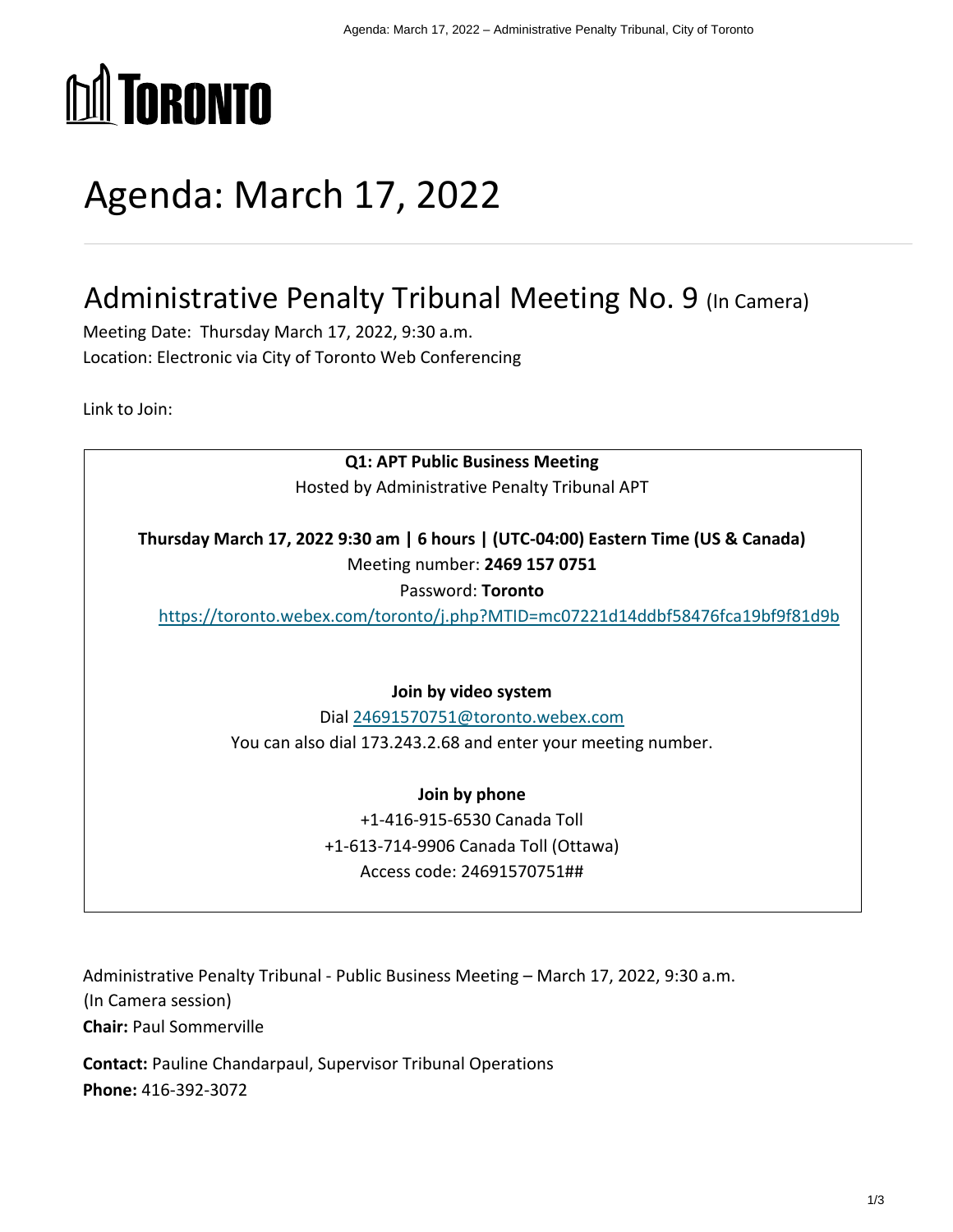## Administrative Penalty Tribunal Panel Members

- Ayderus Alawi Natasha Bronfman Joanne Foot Jenny Gumbs Mumtaz Jiwan Sancia Pinto Leslie Ross Larry Swartz Helen Walsh
- Jennifer Ansell Barbara Cappell Cheryl Gaster Christina Gural Randal Montgomery Andy Radhakant Paul Sommerville (Chair) Harold Tan
- Deborah Boudreau Ben Drory Suzanne Graves Diane Hall Shirley Nguyen Emile Ramlochan Kayla Stephenson Shelley Timms

## **This meeting of the Administrative Penalty Tribunal will be held by electronic means and the proceedings of the Tribunal will be conducted publicly.**

**Special assistance for members of the public:** Administrative Penalty Tribunal staff can make arrangements for special assistance with some advance notice. If you require special assistance, please call 416-338-3412, or email [tribunalaccess@toronto.ca.](mailto:tribunalaccess@toronto.ca)

**Closed Meeting Requirements:** If the Administrative Penalty Tribunal wants to meet in closed session (privately), a member of the panel must make a motion to do so and give the reason why the Administrative Penalty Tribunal has to meet privately.

**Public Deputations by Oral Presentation:** A notice of intention to make a public deputation by oral presentation on a Business Meeting agenda item must be registered with the Secretary at least one (1) business day prior to the meeting by 12 p.m. (noon). Email requests can be submitted to [apt@toronto.ca.](mailto:apt@toronto.ca) The date of the APT Business Meeting and the agenda item to be spoken to must be indicated in the subject line of the email.

**Public Deputations by Written Submissions:** Public deputations by written submission must be registered with the Administrative Penalty Tribunal at least five (5) business days prior to the Business Meeting by 4:30 p.m. Written submissions can be submitted by email to [apt@toronto.ca.](mailto:apt@toronto.ca) The date of the APT Business Meeting and the agenda item to be spoken to must be indicated in the subject line of the email.

**Notice to Persons Writing to the Administrative Penalty Tribunal:** The City of Toronto Act, 2006 and the City of Toronto Municipal Code authorize the City of Toronto to collect any personal information in your communication or presentation to City Council or its committees.

The Administrative Penalty Tribunal collects this information to enable it to make informed decisions on the relevant issue(s). If you are submitting letters, faxes, emails, presentations or other communications to the Administrative Penalty Tribunal, you should be aware that your name and the fact that you communicated with the Administrative Penalty Tribunal will become part of the public record and will appear on the Toronto Local Appeal Body's website. The Administrative Penalty Tribunal will also make your communication and any personal information in it – such as your postal address, telephone number or email address – available to the public, unless you expressly request the Administrative Penalty Tribunal to remove it.